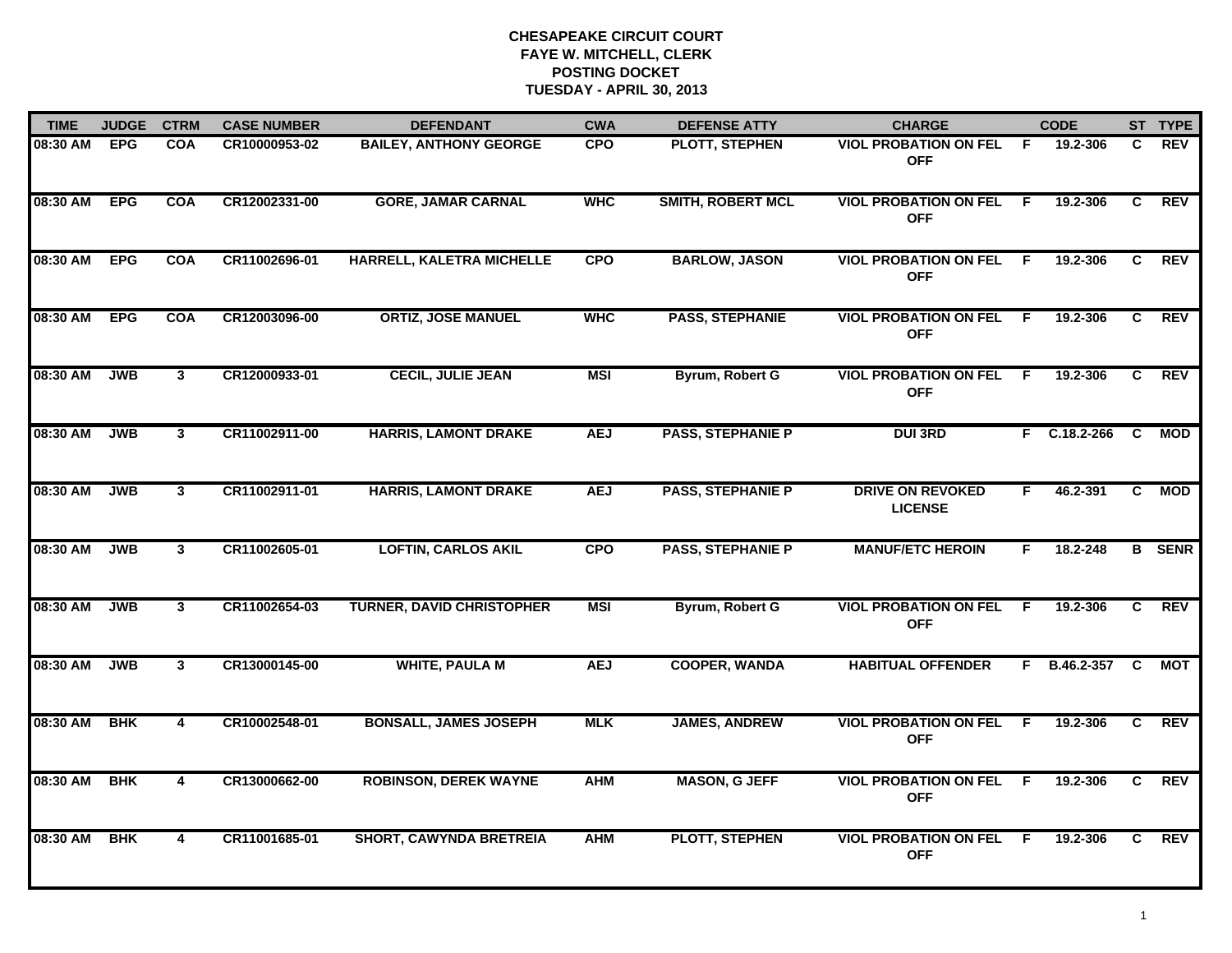| <b>TIME</b>   | <b>JUDGE</b> | <b>CTRM</b>             | <b>CASE NUMBER</b> | <b>DEFENDANT</b>                   | <b>CWA</b> | <b>DEFENSE ATTY</b>      | <b>CHARGE</b>                                |     | <b>CODE</b>  |                | ST TYPE         |
|---------------|--------------|-------------------------|--------------------|------------------------------------|------------|--------------------------|----------------------------------------------|-----|--------------|----------------|-----------------|
| 08:30 AM      | <b>BHK</b>   | 4                       | CR12001522-01      | SMITH, DOUGLAS ALPHONSO; JR        | <b>ASA</b> | Winn, A. Robinson        | <b>DISOBEY JUDGEMENT:</b><br><b>CONTEMPT</b> | М   | 18.2-456     | C              | <b>CAP</b>      |
| 08:30 AM      | <b>BHK</b>   | $\overline{\mathbf{4}}$ | CR12001522-00      | SMITH, DOUGLAS ALPHONSO; JR        | <b>ASA</b> | <b>WINN, A ROBINSON</b>  | <b>POSSESS COCAINE</b>                       | F   | 18.2-250     | в              | $\overline{DD}$ |
| 08:30 AM      | <b>BHK</b>   | $\overline{\mathbf{4}}$ | CR10002027-01      | <b>WORTHINGTON, WILLIAM RODGER</b> | <b>AHM</b> | Mason, G. Jeffrey        | <b>VIOL PROBATION ON FEL</b><br><b>OFF</b>   | -F. | 19.2-306     | $\overline{c}$ | REV             |
| 08:30 AM MATA |              | 5                       | CR13000813-00      | <b>BRAGG, AARON PATRICK</b>        | <b>BKF</b> | Reveley, H. K.; Jr.      | <b>VIOL PROBATION ON FEL</b><br><b>OFF</b>   | -F  | 19.2-306     | C              | <b>REV</b>      |
| 08:30 AM MATA |              | 5                       | CR12000217-00      | <b>CLARK, ANTONIO JAMES</b>        | <b>BKF</b> | Reveley, H. K.; Jr.      | <b>VIOL PROBATION ON FEL</b><br><b>OFF</b>   | F.  | 19.2-306     | C              | <b>REV</b>      |
| 08:30 AM MATA |              | 5                       | CR12000029-02      | <b>COOPER, ERICA HOLLY</b>         | <b>AEP</b> | <b>ALOUPAS, CARMELOU</b> | <b>VIOL PROBATION ON FEL</b><br><b>OFF</b>   | -F  | 19.2-306     | в              | <b>REV</b>      |
| 08:30 AM MATA |              | 5                       | CR11002953-03      | <b>COOPER, ERICA HOLLY</b>         | <b>AEP</b> | <b>ALOUPAS, CARMELOU</b> | <b>VIOL PROBATION ON FEL</b><br><b>OFF</b>   | F   | 19.2-306     | в              | <b>REV</b>      |
| 08:30 AM MATA |              | $\overline{5}$          | CR13000816-00      | HARRIS, DARRYL DEWAYNE             | <b>BKF</b> | Reveley, H. K.; Jr.      | <b>VIOL PROBATION ON FEL</b><br><b>OFF</b>   | -F  | 19.2-306     | C              | REV             |
| 08:30 AM MATA |              | 5                       | CR07A04548-00      | <b>MOORE, VARCILLA LANETTE</b>     | <b>CPO</b> | <b>BARLOW, JASON</b>     | <b>PROBATION VIOLATION</b>                   | F   | 19.2-306     | C.             | <b>REV</b>      |
| 08:30 AM      | <b>RDS</b>   | 6                       | CR12000953-01      | <b>BENEDICT, STEVEN RAYE</b>       | <b>WHC</b> |                          | <b>DISOBEY JUDGEMENT;</b><br><b>CONTEMPT</b> | М   | 18.2-456     |                | C SENR          |
| 08:30 AM      | <b>RDS</b>   | 6                       | CR12000953-02      | <b>BENEDICT, STEVEN RAYE</b>       | <b>WHC</b> |                          | <b>FTA DEFERRED FINDING</b>                  | М   | 18.2-456     |                | C SENR          |
| 08:30 AM      | <b>RDS</b>   | 6                       | CR12001010-02      | <b>BENEDICT, STEVEN RAYE</b>       | <b>WHC</b> |                          | <b>VIOL PROBATION OF MISD</b><br><b>OFF</b>  | M   | 19.2-306     | C.             | <b>REV</b>      |
| 08:30 AM      | <b>RDS</b>   | 6                       | CR12000953-00      | <b>BENEDICT, STEVEN RAYE</b>       | <b>WHC</b> | <b>COOPER, WANDA</b>     | <b>POSS MARIJUANA</b>                        |     | M 18.2-250.1 |                | C SENR          |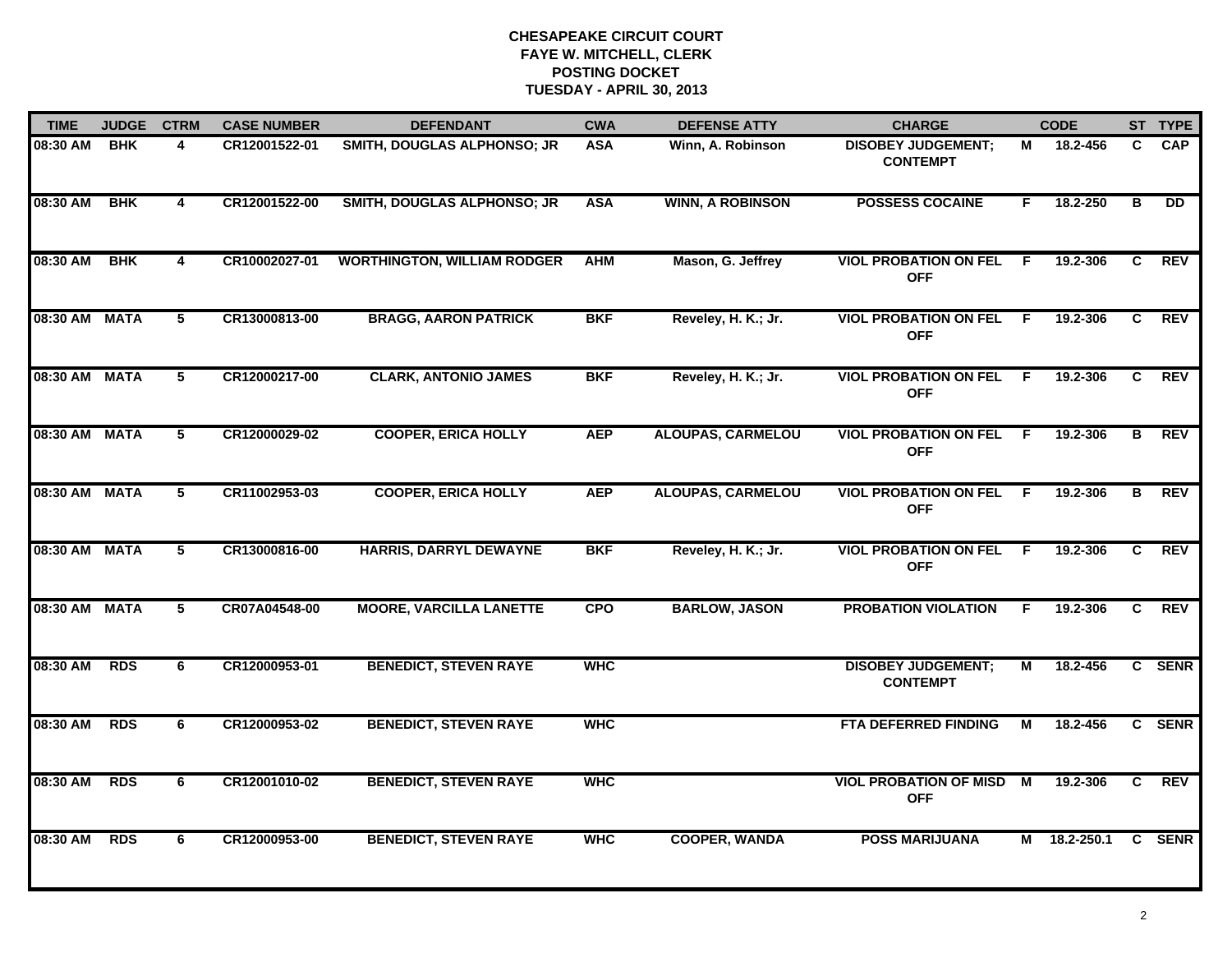| <b>TIME</b>  | <b>JUDGE</b> | <b>CTRM</b>    | <b>CASE NUMBER</b> | <b>DEFENDANT</b>                  | <b>CWA</b> | <b>DEFENSE ATTY</b>       | <b>CHARGE</b>                                       |    | <b>CODE</b>  |              | ST TYPE       |
|--------------|--------------|----------------|--------------------|-----------------------------------|------------|---------------------------|-----------------------------------------------------|----|--------------|--------------|---------------|
| 08:30 AM RDS |              | 6              | CR13000029-00      | <b>COOK, RICHARD A</b>            | <b>ASA</b> | KOZAK, WARREN D           | <b>POSS OF HEROIN</b>                               | F. | 18.2-250     | в            | DD.           |
| 08:30 AM     | <b>RDS</b>   | 6              | CR12001023-01      | <b>ROBERTS, ANTONIO VALENTINO</b> | <b>DAW</b> | Kozak, Warren D.          | <b>TRESPASSING</b>                                  | М  | 18.2-119     |              | <b>B</b> SENR |
| 08:30 AM     | <b>RDS</b>   | 6              | CR12001023-02      | <b>ROBERTS, ANTONIO VALENTINO</b> | <b>DAW</b> | Kozak, Warren D.          | <b>RESISTING ARREST</b>                             |    | M 18.2-479.1 |              | <b>B</b> SENR |
| 08:30 AM     | <b>RDS</b>   | 6              | CR12001023-00      | ROBERTS, ANTONIO VALENTINO        | <b>DAW</b> | Kozak, Warren D.          | <b>ASSAULT &amp; BATTER</b><br><b>OFFICER</b>       | F. | 18.2-57      |              | <b>B</b> SENR |
| 08:30 AM     | <b>RDS</b>   | 6              | CR12002114-01      | <b>TAYLOR, CHARLES FREDERICK</b>  | <b>ASA</b> | <b>BLACK, HUGH E; III</b> | <b>POSSESS HEROIN</b>                               | F. | 18.2-250     |              | <b>B</b> SENR |
| 08:30 AM     | <b>RDS</b>   | 6              | CR12000275-00      | <b>WATKINS, NIKITA KASHAWN</b>    | <b>ASA</b> | <b>KOZAK, WARREN</b>      | <b>SHOPLFT: ALTER PRICE</b><br>$<$ \$200 $(3+)$     | F. | 18.2-103     |              | <b>B</b> SENR |
| 09:30 AM     | <b>JWB</b>   | 2 <sup>1</sup> | CR13000170-01      | <b>COSTON, JUSTIN RUDOLPH</b>     | <b>DAW</b> |                           | <b>OTHER FORGERY/UTTERING F</b>                     |    | 18.2-172     | $\mathbf{C}$ | <b>ADAT</b>   |
| 09:30 AM     | <b>JWB</b>   | $\mathbf{2}$   | CR12000857-00      | <b>COSTON, JUSTIN RUDOLPH</b>     | <b>DAW</b> | Fasanaro, Michael F.; Jr. | <b>FORGE CHECK</b>                                  | F  | 18.2-172     | C            | <b>TBS</b>    |
| 09:30 AM     | <b>JWB</b>   | $\overline{2}$ | CR13000170-04      | <b>COSTON, JUSTIN RUDOLPH</b>     | <b>DAW</b> |                           | <b>OBTAIN MONEY FALSE</b><br><b>PRET &gt;=\$200</b> | F  | 18.2-178     | $\mathbf{c}$ | <b>ADAT</b>   |
| 09:30 AM     | <b>JWB</b>   | $\overline{2}$ | CR12000857-03      | <b>COSTON, JUSTIN RUDOLPH</b>     | <b>DAW</b> | Fasanaro, Michael F.; Jr. | <b>CREDIT CARD THEFT</b>                            | F  | 18.2-192     | C            | <b>TBS</b>    |
| 09:30 AM     | <b>JWB</b>   | $\overline{2}$ | CR13000170-07      | <b>COSTON, JUSTIN RUDOLPH</b>     | <b>DAW</b> |                           | <b>IDENTY THFT: FINANC LOSS F</b><br>> \$200        |    | 18.2-186.3   |              | C ADAT        |
| 09:30 AM     | <b>JWB</b>   | $\overline{2}$ | CR13000170-02      | <b>COSTON, JUSTIN RUDOLPH</b>     | <b>DAW</b> |                           | OTHER FORGERY, EMPLOY F<br><b>AS TRUE</b>           |    | 18.2-172     |              | C ADAT        |
| 09:30 AM     | <b>JWB</b>   | $\mathbf{2}$   | CR12000857-01      | <b>COSTON, JUSTIN RUDOLPH</b>     | <b>DAW</b> | Fasanaro, Michael F.; Jr. | <b>UTTER FORGED CHECK</b>                           | F  | 18.2-172     | C.           | <b>TBS</b>    |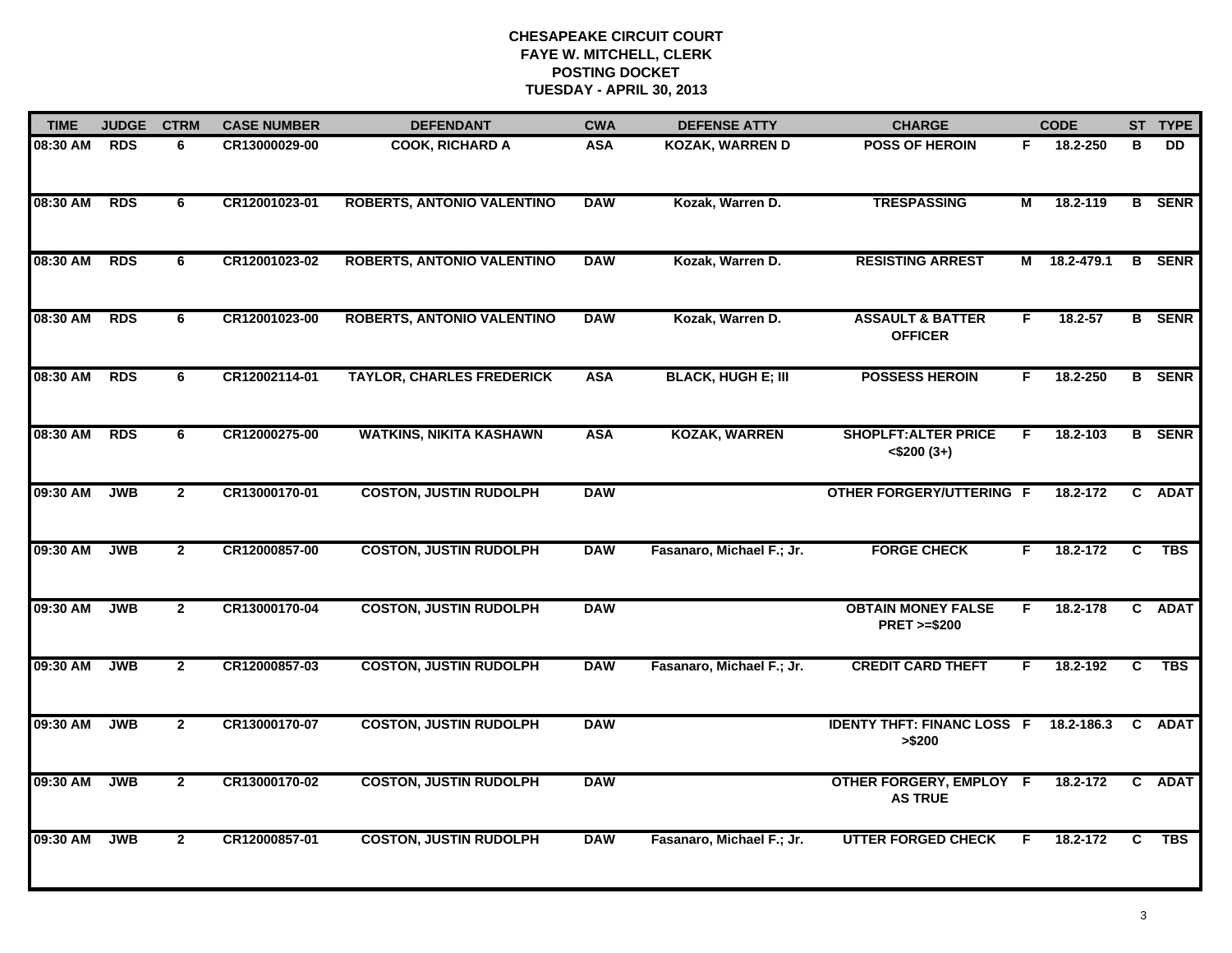| <b>TIME</b> | <b>JUDGE</b> | <b>CTRM</b>    | <b>CASE NUMBER</b> | <b>DEFENDANT</b>                  | <b>CWA</b> | <b>DEFENSE ATTY</b>       | <b>CHARGE</b>                                           |                         | <b>CODE</b>        |                | ST TYPE       |
|-------------|--------------|----------------|--------------------|-----------------------------------|------------|---------------------------|---------------------------------------------------------|-------------------------|--------------------|----------------|---------------|
| 09:30 AM    | <b>JWB</b>   | $\mathbf{2}$   | CR13000170-05      | <b>COSTON, JUSTIN RUDOLPH</b>     | <b>DAW</b> |                           | <b>OBTAIN MONEY FALSE</b><br><b>PRET &gt;=\$200</b>     | F.                      | 18.2-178           | C.             | <b>ADAT</b>   |
| 09:30 AM    | JWB          | $\mathbf{2}$   | CR12000857-04      | <b>COSTON, JUSTIN RUDOLPH</b>     | <b>DAW</b> | Fasanaro, Michael F.; Jr. | <b>OBT IDENTIFYING INFO-</b><br><b>FELONY</b>           |                         | $F = 18.2 - 186.3$ | <b>C</b>       | <b>TBS</b>    |
| 09:30 AM    | JWB          | $\overline{2}$ | CR13000170-00      | <b>COSTON, JUSTIN RUDOLPH</b>     | <b>DAW</b> |                           | <b>IDENTY THFT: FINANC LOSS F 18.2-186.3</b><br>> \$200 |                         |                    |                | C ADAT        |
| 09:30 AM    | <b>JWB</b>   | $\mathbf{2}$   | CR13000170-03      | <b>COSTON, JUSTIN RUDOLPH</b>     | <b>DAW</b> |                           | IDENTY THFT: FINANC LOSS F 18.2-186.3 C ADAT<br>> \$200 |                         |                    |                |               |
| 09:30 AM    | <b>JWB</b>   | $\overline{2}$ | CR12000857-02      | <b>COSTON, JUSTIN RUDOLPH</b>     | <b>DAW</b> | Fasanaro, Michael F.; Jr. | <b>CREDIT CARD FRAUD-</b><br><b>FELONY</b>              | F.                      | 18.2-195           | $\mathbf{C}$   | <b>TBS</b>    |
| 09:30 AM    | <b>JWB</b>   | $\mathbf{2}$   | CR13000170-06      | <b>COSTON, JUSTIN RUDOLPH</b>     | <b>DAW</b> |                           | <b>IDENTY THFT: FINANC LOSS F</b><br>> \$200            |                         | 18.2-186.3         | C.             | <b>ADAT</b>   |
| 09:30 AM    | <b>JWB</b>   | $\overline{2}$ | CR12000857-05      | <b>COSTON, JUSTIN RUDOLPH; SR</b> | <b>DAW</b> |                           | <b>FTA TRIAL</b>                                        | $\overline{\mathsf{M}}$ | 18.2-456           | $\overline{c}$ | <b>TBS</b>    |
| 09:30 AM    | <b>JWB</b>   | $\mathbf{2}$   | CR10001017-01      | <b>EALEY, LAMAR DONTE</b>         |            |                           | <b>VIOL PROBATION ON FEL</b><br><b>OFF</b>              | F.                      | 19.2-306           |                | C ADAT        |
| 09:30 AM    | <b>JWB</b>   | $\overline{2}$ | CR11003009-02      | <b>GRAY, BRANDON RASHARD</b>      |            |                           | <b>VIOL PROBATION ON FEL</b><br><b>OFF</b>              | -F                      | 19.2-306           |                | C ADAT        |
| 09:30 AM    | <b>JWB</b>   | $\overline{2}$ | CR13000074-00      | <b>GREGORY, DIANE MICHELLE</b>    | <b>KMS</b> |                           | <b>OBTAIN MONEY FALSE</b><br><b>PRET &gt;=\$200</b>     | F.                      | 18.2-178           |                | <b>B</b> ADAT |
| 09:30 AM    | <b>JWB</b>   | $\overline{2}$ | CR10000885-10      | <b>OUTTEN, WILLIAM DEMETRIUS</b>  |            |                           | <b>VIOL PROBATION ON FEL F</b><br><b>OFF</b>            |                         | 19.2-306           |                | C ADAT        |
| 09:30 AM    | <b>JWB</b>   | $\overline{2}$ | CR13000077-01      | <b>PERKINS, ELIZABETH</b>         | <b>KMS</b> |                           | OTHER FORGERY, EMPLOY F<br><b>AS TRUE</b>               |                         | 18.2-172           |                | <b>B</b> ADAT |
| 09:30 AM    | <b>JWB</b>   | $\mathbf{2}$   | CR13000077-02      | <b>PERKINS, ELIZABETH</b>         | <b>KMS</b> |                           | <b>OBTAIN MONEY FALSE</b><br><b>PRET &gt;=\$200</b>     | F.                      | 18.2-178           |                | <b>B</b> ADAT |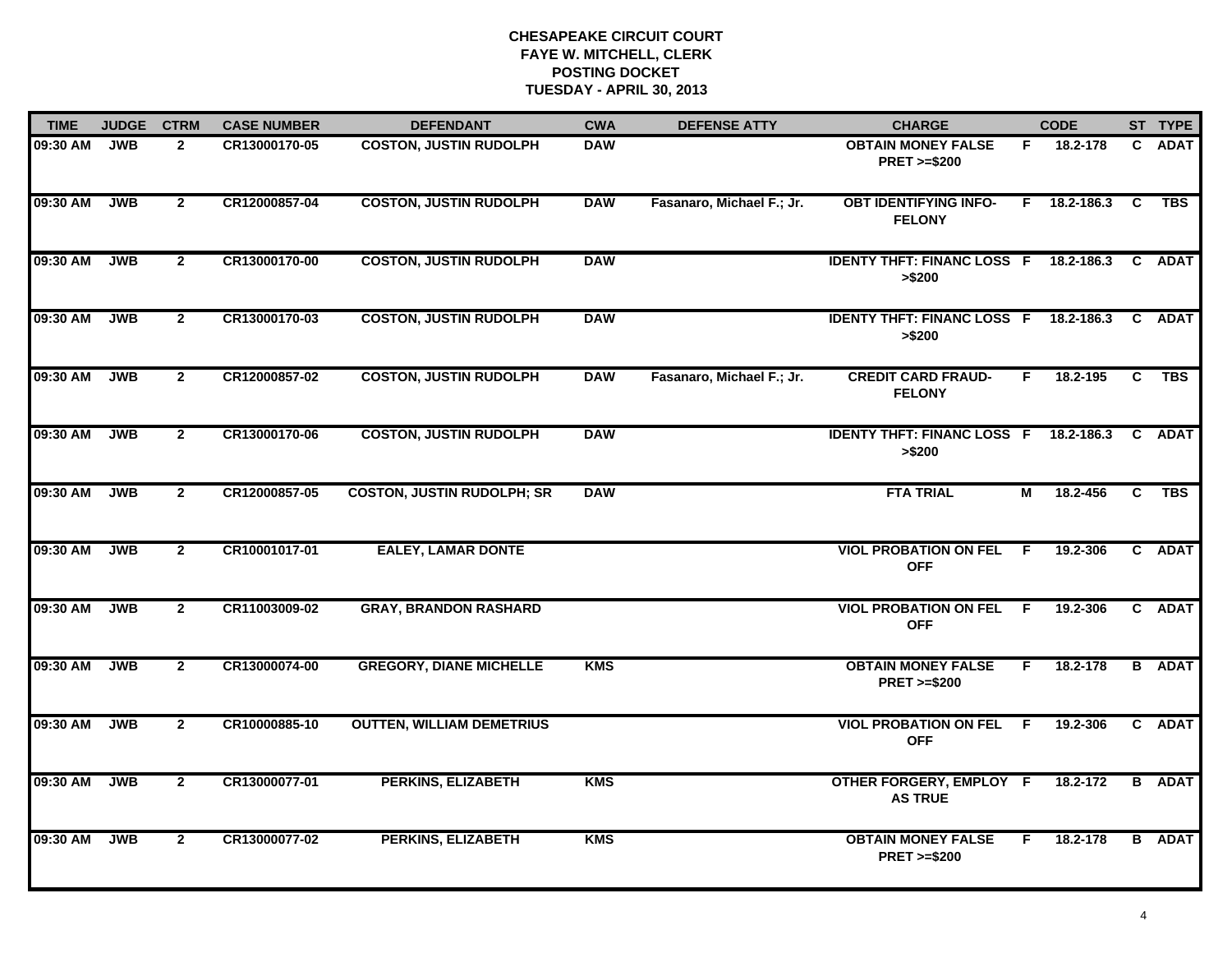| <b>TIME</b> | <b>JUDGE</b> | <b>CTRM</b>    | <b>CASE NUMBER</b> | <b>DEFENDANT</b>                 | <b>CWA</b> | <b>DEFENSE ATTY</b>       | <b>CHARGE</b>                                  |                | <b>CODE</b>  |    | ST TYPE       |
|-------------|--------------|----------------|--------------------|----------------------------------|------------|---------------------------|------------------------------------------------|----------------|--------------|----|---------------|
| 09:30 AM    | <b>JWB</b>   | $\mathbf{2}$   | CR13000077-00      | PERKINS, ELIZABETH               | <b>KMS</b> |                           | <b>OTHER FORGERY/UTTERING F</b>                |                | 18.2-172     | B. | <b>ADAT</b>   |
| 09:30 AM    | <b>JWB</b>   | $\overline{2}$ | CR13000739-00      | PERKINS, KENNETH PERNELL         |            |                           | <b>VIOL PROBATION ON FEL</b><br><b>OFF</b>     | F.             | 19.2-306     |    | C ADAT        |
| 09:30 AM    | <b>JWB</b>   | $\overline{2}$ | CR13000463-01      | <b>WALLMAN, JEREMIAH C</b>       | <b>KAP</b> | Cronin, Eric T            | <b>POSS BURGLARIOUS</b><br><b>TOOLS</b>        | F.             | 18.2-94      | C  | <b>TBS</b>    |
| 09:30 AM    | <b>JWB</b>   | $\mathbf{2}$   | CR13000463-02      | <b>WALLMAN, JEREMIAH C</b>       |            |                           | <b>FAIL TO APPEAR;</b><br><b>CONTEMPT</b>      | М              | 18.2-456     |    | C ADAT        |
| 09:30 AM    | <b>JWB</b>   | $2^{\circ}$    | CR13000463-00      | <b>WALLMAN, JEREMIAH C</b>       | <b>KAP</b> | <b>Cronin, Eric T</b>     | <b>GRAND LARCENY</b>                           | F.             | $18.2 - 95$  | C. | <b>TBS</b>    |
| 09:30 AM    | <b>JWB</b>   | $\overline{2}$ | CR12000276-01      | <b>WOODDELL, JAMES MILTON</b>    |            |                           | <b>VIOL PROBATION ON FEL</b><br><b>OFF</b>     | F.             | 19.2-306     |    | C ADAT        |
| 10:00 AM    | <b>JWB</b>   | 3              | CR13000496-00      | <b>CORBETT, DERRICK</b>          | <b>ASA</b> | <b>BUYRN, WILLIAM E</b>   | <b>HABITUAL OFFENDER</b>                       |                | F B.46.2-357 |    | <b>B</b> TRYL |
| 10:00 AM    | <b>JWB</b>   | $\mathbf{3}$   | CR13000687-00      | <b>DELBRIDGE, STUART ALAN</b>    | <b>CPO</b> | <b>HOLDER, WILLIAM J</b>  | <b>GRAND LARCENY</b>                           | F.             | 18.2-95      |    | C TRYL        |
| 10:00 AM    | <b>JWB</b>   | $\mathbf{3}$   | CR13000692-00      | <b>HARRISON, DERRICK DONZELL</b> | <b>ASA</b> | Byrum, Robert G.          | <b>ELUDE POLICE OFFICER</b>                    | F.             | 46.2-817B    |    | C TRYL        |
| 10:00 AM    | <b>JWB</b>   | $\mathbf{3}$   | CR13000224-00      | <b>LEE, BRANDON RAMOND</b>       | <b>KAP</b> | <b>PASS, STEPHANIE</b>    | <b>ASSAULT AND BATTER-</b><br><b>OFFICER</b>   | F              | 18.2-57      |    | <b>B</b> TRYL |
| 10:00 AM    | <b>JWB</b>   | 3              | CR13000815-00      | <b>RODGERS, MICHAEL ANTWAN</b>   | <b>AEJ</b> | <b>SHORT, JAMES</b>       | <b>VIOL PROBATION ON FEL F</b><br><b>OFF</b>   |                | 19.2-306     |    | C BOND        |
| 10:00 AM    | <b>JWB</b>   | $\overline{3}$ | CR12000594-03      | <b>THORNTON, TONI NICOLE</b>     | <b>AWW</b> | <b>BLACK, HUGH E; III</b> | <b>CONCEALED WEAPON:</b><br><b>CARRY</b>       | $\overline{M}$ | 18.2-308     |    | <b>B</b> TRYL |
| 10:00 AM    | <b>JWB</b>   | $\mathbf{3}$   | CR12000594-01      | <b>THORNTON, TONI NICOLE</b>     | <b>AWW</b> | <b>BLACK, HUGH E; III</b> | <b>POSSESS SCH I OR II</b><br><b>SUBSTANCE</b> | F.             | 18.2-250     |    | <b>B</b> TRYL |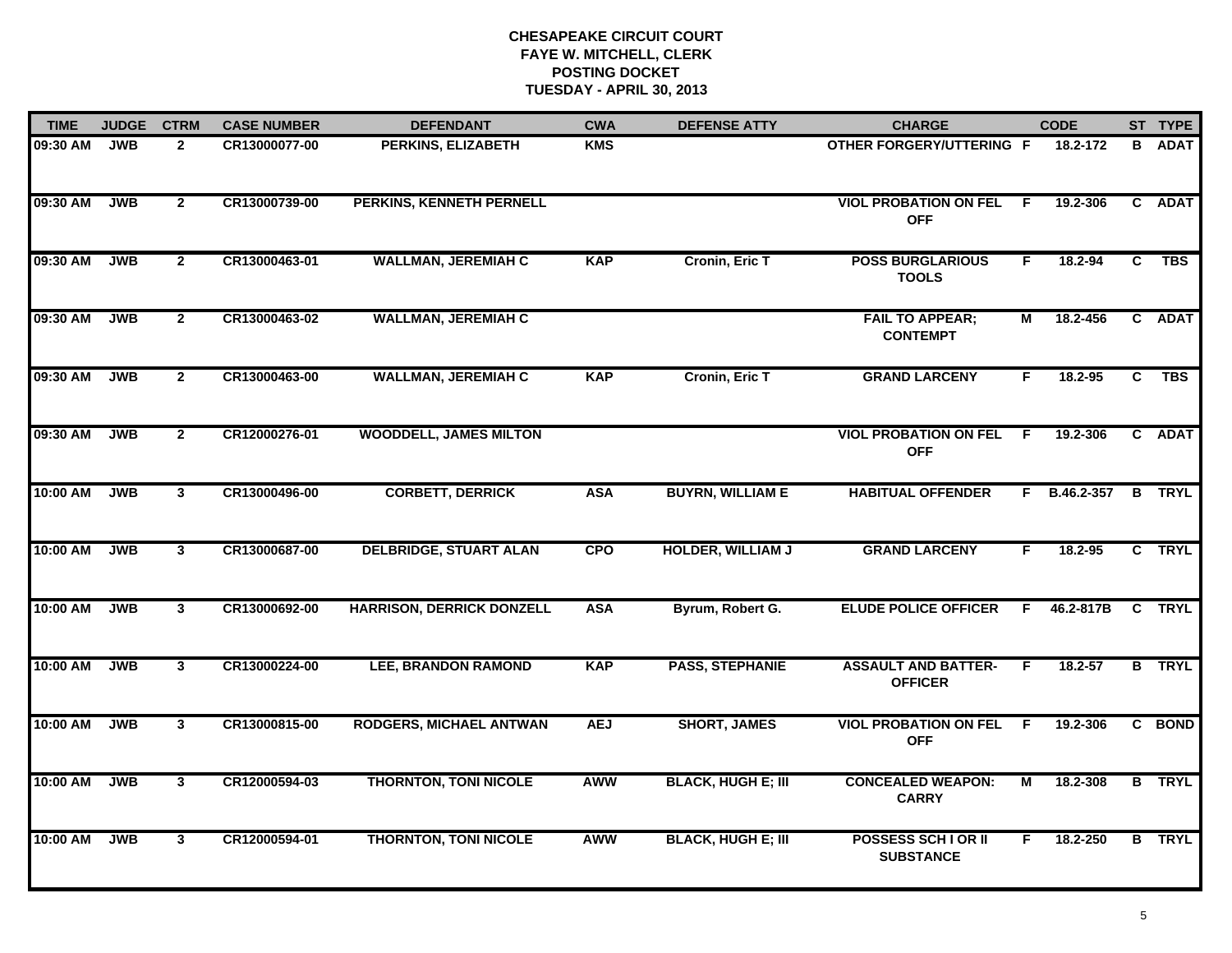| <b>TIME</b>   | <b>JUDGE</b> | <b>CTRM</b>             | <b>CASE NUMBER</b> | <b>DEFENDANT</b>             | <b>CWA</b> | <b>DEFENSE ATTY</b>         | <b>CHARGE</b>                                |    | <b>CODE</b>          |                | ST TYPE       |
|---------------|--------------|-------------------------|--------------------|------------------------------|------------|-----------------------------|----------------------------------------------|----|----------------------|----------------|---------------|
| 10:00 AM      | <b>JWB</b>   | $\mathbf{3}$            | CR12000594-04      | <b>THORNTON, TONI NICOLE</b> | <b>AWW</b> | Black, Hugh E.; III         | DRIVING ON SUSPEND O/L M                     |    | B.46.2-301           | B              | TRYL          |
| 10:00 AM      | <b>JWB</b>   | 3                       | CR12000594-02      | <b>THORNTON, TONI NICOLE</b> | <b>AWW</b> | <b>BLACK, HUGH E; III</b>   | POSSESS MARIJUANA, 1ST M<br><b>OFF</b>       |    | 18.2-250.1           |                | <b>B</b> TRYL |
| 10:00 AM      | <b>JWB</b>   | $\overline{\mathbf{3}}$ | CR12000594-00      | <b>THORNTON, TONI NICOLE</b> | <b>AWW</b> | <b>BLACK, HUGH E; III</b>   | <b>POSS FIREARM W/ DRUGS</b>                 | F. | 18.2-308.4           | B              | <b>TRYL</b>   |
| 10:00 AM      | <b>BHK</b>   | 4                       | CR12002432-00      | <b>COLONNA, CHARLES O</b>    | <b>MSI</b> | <b>PASS, STEPHANIE P</b>    | <b>MANUFACTURE</b><br><b>METHAMPHETAMINE</b> |    | F 18.2-248.03 C TRYL |                |               |
| 10:00 AM      | <b>BHK</b>   | 4                       | CR13000681-00      | <b>FELTON, RODNEY LEE</b>    | <b>MSI</b> | <b>FRAZIER, R</b>           | <b>HABITUAL OFFENDER</b><br><b>PRIOR OFF</b> |    | F B.46.2-357 C PLEA  |                |               |
| 10:00 AM      | <b>BHK</b>   | 4                       | CR05001791-01      | <b>JOYNER, JOHN THOMAS</b>   | <b>MSI</b> | <b>PASS, STEPHANIE P</b>    | <b>VIOL PROBATION ON FEL</b><br><b>OFF</b>   | -F | 19.2-306             |                | C BOND        |
| 10:00 AM      | <b>BHK</b>   | $\overline{4}$          | CR13000785-01      | <b>SAHIB, ETHAN A SSAD</b>   | <b>MSI</b> | <b>SINGLETON, KENNETH L</b> | <b>PWID SCH I OR II CONTR</b><br><b>SUB</b>  | F  | 18.2-248             |                | <b>B</b> TRYL |
| 10:00 AM      | <b>BHK</b>   | 4                       | CR13000785-04      | <b>SAHIB, ETHAN A SSAD</b>   | <b>MSI</b> | <b>SINGLETON, K</b>         | SUSP O/L-3RD                                 | М  | <b>B.46.2-301</b>    |                | <b>B</b> TRYL |
| 10:00 AM      | <b>BHK</b>   | 4                       | CR13000785-02      | <b>SAHIB, ETHAN A SSAD</b>   | <b>MSI</b> | <b>SINGLTON, KENNETH L</b>  | <b>RESISTING ARREST</b>                      | м  | 18.2-479.1           | $\mathbf{C}$   | <b>TRYL</b>   |
| 10:00 AM      | <b>BHK</b>   | 4                       | CR13000785-00      | <b>SAHIB, ETHAN ASSAD</b>    | <b>MSI</b> | <b>SINGLETON, KENNETH L</b> | POSS SCH I OR II CONTR<br><b>SUB</b>         | F  | 18.2-250             |                | <b>B</b> TRYL |
| 10:00 AM      | <b>BHK</b>   | $\overline{4}$          | CR13000785-03      | <b>SAHIB, ETHAN ASSAD</b>    | <b>MSI</b> | <b>SINGLETON, K</b>         | SUSP O/L-3RD                                 |    | M B.46.2-301         |                | <b>B</b> TRYL |
| 10:00 AM MATA |              | 5                       | CR12003023-01      | <b>MOSS, MILTON L</b>        | <b>TNH</b> | Winn, A Robinson            | <b>ELUDE POLICE</b>                          | М  | 46.2-817A            | $\overline{B}$ | <b>JURY</b>   |
| 10:00 AM      | <b>MATA</b>  | 5                       | CR12003023-00      | <b>MOSS, MILTON LAMAR</b>    | <b>TNH</b> | Winn, A Robinson            | <b>POSS TRANSPORT F/ARM</b>                  | F  | 18.2-308.2           | B              | <b>JURY</b>   |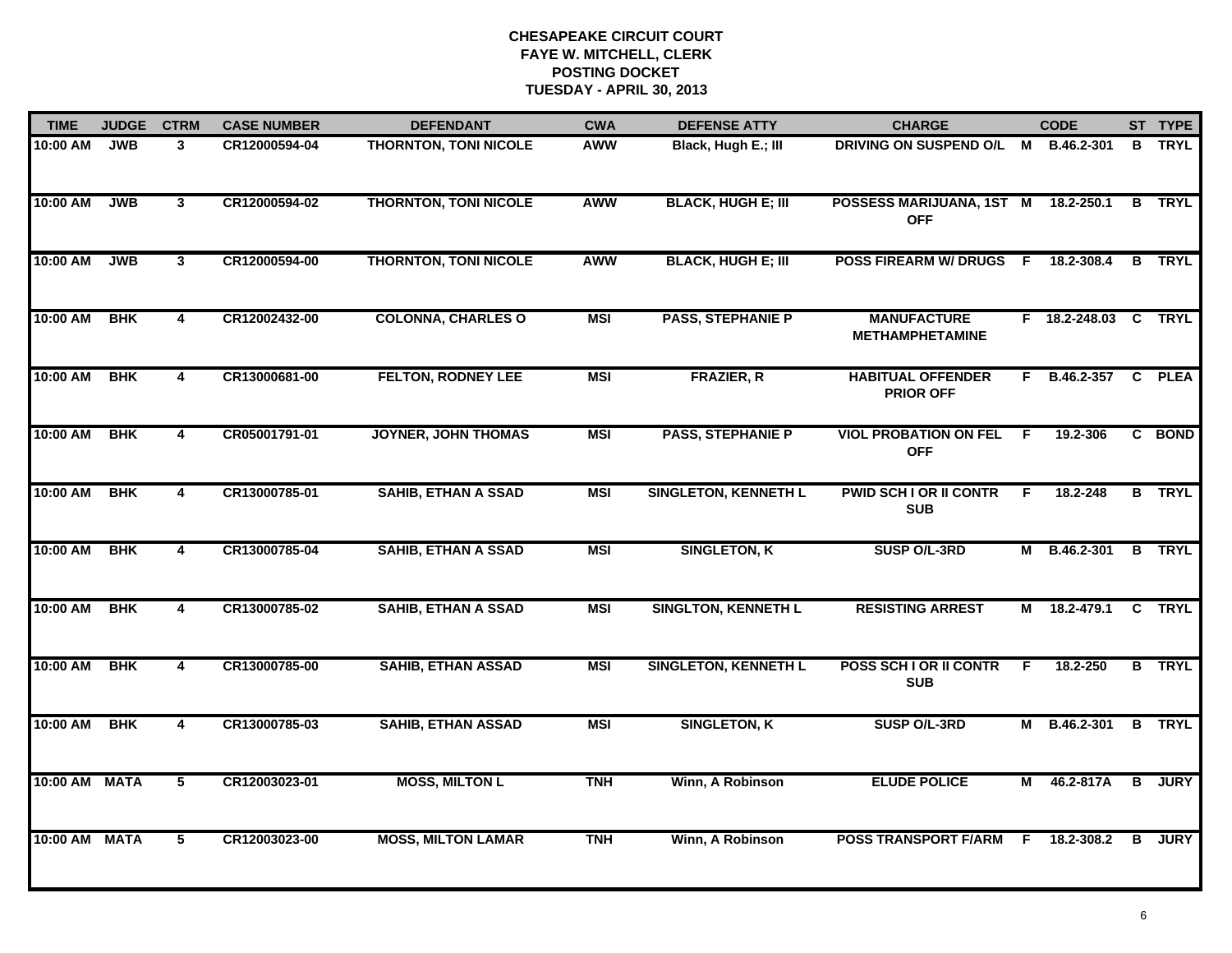| <b>TIME</b> | <b>JUDGE</b> | <b>CTRM</b> | <b>CASE NUMBER</b> | <b>DEFENDANT</b>                  | <b>CWA</b> | <b>DEFENSE ATTY</b>   | <b>CHARGE</b>                                       |    | <b>CODE</b> |    | ST TYPE       |
|-------------|--------------|-------------|--------------------|-----------------------------------|------------|-----------------------|-----------------------------------------------------|----|-------------|----|---------------|
| 10:00 AM    | <b>RDS</b>   | 6           | CR13000519-01      | <b>COLTRANE, CHERYL</b>           | <b>AHM</b> | Jones, David L        | MOTEL/RESTAURANT/PARK F<br><b>FRAUD</b>             |    | 18.2-188    |    | <b>B</b> TRYL |
| 10:00 AM    | <b>RDS</b>   | 6           | CR13000519-00      | <b>COLTRANE, CHERYL S</b>         | <b>AHM</b> | Jones, David L        | <b>FAIL RETURN RENTAL</b><br><b>PROPERTY</b>        | F. | 18.2-117    |    | <b>B</b> TRYL |
| 10:00 AM    | <b>RDS</b>   | 6           | CR13000080-00      | <b>HARRIS, JOHN ALLEN</b>         | <b>DAW</b> | Jones, David L.       | <b>OBTAIN MONEY FALSE</b><br><b>PRET &gt;=\$200</b> | F  | 18.2-178    |    | <b>B</b> TRYL |
| 10:00 AM    | <b>RDS</b>   | 6           | CR12000655-15      | <b>JACOBS, CLINTONIA LATRICIA</b> | <b>DAW</b> |                       | <b>FAIL TO APPEAR;</b><br><b>CONTEMPT</b>           | М  | 18.2-456    | F. | МОТ           |
| 10:00 AM    | <b>RDS</b>   | 6           | CR12000655-04      | <b>JACOBS, CLINTONIA LATRICIA</b> | <b>DAW</b> | <b>JONES, DAVID L</b> | <b>OBTAIN MONEY BY FALSE</b><br><b>PRETENSE</b>     | -F | 18.2-178    | F. | MOT           |
| 10:00 AM    | <b>RDS</b>   | 6           | CR12000655-00      | <b>JACOBS, CLINTONIA LATRICIA</b> | <b>DAW</b> | <b>JONES, DAVID L</b> | <b>FORGE CHECK</b>                                  | F. | 18.2-172    | F. | MOT           |
| 10:00 AM    | <b>RDS</b>   | 6           | CR12000655-11      | <b>JACOBS, CLINTONIA LATRICIA</b> | <b>DAW</b> | <b>JONES, DAVID L</b> | <b>UTTER FORGED CHECK</b>                           | F. | 18.2-172    | F. | МОТ           |
| 10:00 AM    | <b>RDS</b>   | 6           | CR12000655-07      | <b>JACOBS, CLINTONIA LATRICIA</b> | <b>DAW</b> | <b>JONES, DAVID L</b> | <b>FORGE CHECK</b>                                  | F. | 18.2-172    | F. | <b>MOT</b>    |
| 10:00 AM    | <b>RDS</b>   | 6           | CR12000655-14      | <b>JACOBS, CLINTONIA LATRICIA</b> | <b>DAW</b> | <b>JONES, DAVID L</b> | <b>OBTAIN MONEY BY FALSE F</b><br><b>PRETENSE</b>   |    | 18.2-178    | F. | МОТ           |
| 10:00 AM    | <b>RDS</b>   | 6           | CR12000655-03      | <b>JACOBS, CLINTONIA LATRICIA</b> | <b>DAW</b> | <b>JONES, DAVID L</b> | <b>UTTER FORGED CHECK</b>                           | F  | 18.2-172    | F. | МОТ           |
| 10:00 AM    | <b>RDS</b>   | 6           | CR12000655-10      | <b>JACOBS, CLINTONIA LATRICIA</b> | <b>DAW</b> | <b>JONES, DAVID L</b> | <b>FORGE CHECK</b>                                  | F. | 18.2-172    | F. | МОТ           |
| 10:00 AM    | <b>RDS</b>   | 6           | CR12000655-06      | <b>JACOBS, CLINTONIA LATRICIA</b> | <b>DAW</b> | <b>JONES, DAVID L</b> | <b>UTTER FORGED CHECK</b>                           | F. | 18.2-172    | F. | <b>MOT</b>    |
| 10:00 AM    | <b>RDS</b>   | 6           | CR12000655-13      | <b>JACOBS, CLINTONIA LATRICIA</b> | <b>DAW</b> | <b>JONES, DAVID L</b> | <b>UTTER FORGED CHECK</b>                           | F. | 18.2-172    | F. | МОТ           |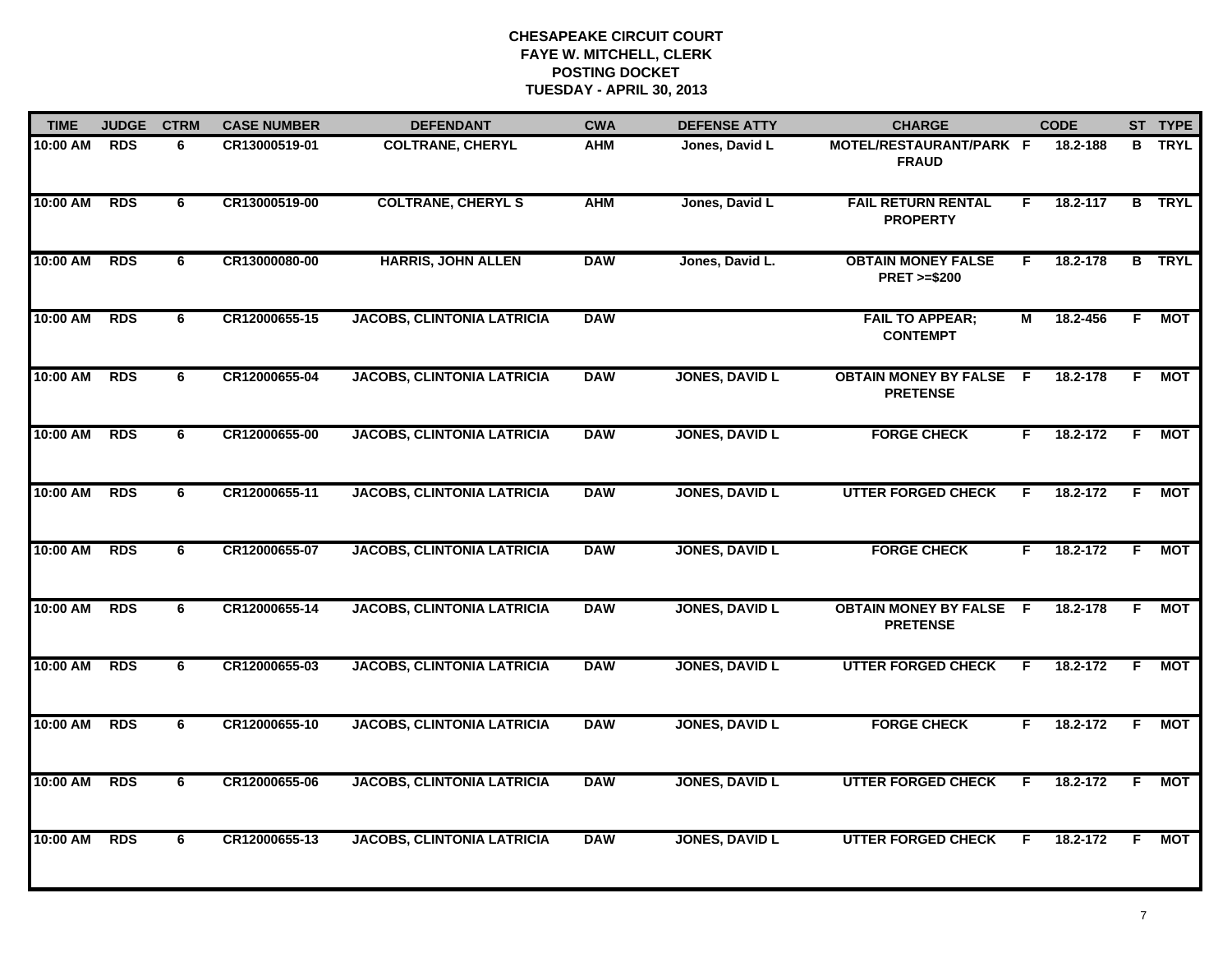| <b>TIME</b> | <b>JUDGE</b> | <b>CTRM</b> | <b>CASE NUMBER</b> | <b>DEFENDANT</b>                  | <b>CWA</b> | <b>DEFENSE ATTY</b>     | <b>CHARGE</b>                                       |    | <b>CODE</b>    |    | ST TYPE    |
|-------------|--------------|-------------|--------------------|-----------------------------------|------------|-------------------------|-----------------------------------------------------|----|----------------|----|------------|
| 10:00 AM    | <b>RDS</b>   | 6           | CR12000655-02      | <b>JACOBS, CLINTONIA LATRICIA</b> | <b>DAW</b> | <b>JONES, DAVID L</b>   | <b>FORGE CHECK</b>                                  | F. | 18.2-172       | F. | <b>MOT</b> |
| 10:00 AM    | <b>RDS</b>   | 6           | CR12000655-09      | <b>JACOBS, CLINTONIA LATRICIA</b> | <b>DAW</b> | <b>JONES, DAVID L</b>   | <b>OBTAIN MONEY BY FALSE F</b><br><b>PRETENSE</b>   |    | 18.2-178       | F. | <b>MOT</b> |
| 10:00 AM    | <b>RDS</b>   | 6           | CR12000655-05      | <b>JACOBS, CLINTONIA LATRICIA</b> | <b>DAW</b> | <b>JONES, DAVID L</b>   | <b>FORGE CHECK</b>                                  | F. | 18.2-172       | F. | <b>MOT</b> |
| 10:00 AM    | <b>RDS</b>   | 6           | CR12000655-01      | <b>JACOBS, CLINTONIA LATRICIA</b> | <b>DAW</b> | <b>JONES, DAVID L</b>   | <b>UTTER FORGED CHECK</b>                           | F. | 18.2-172       | F. | <b>MOT</b> |
| 10:00 AM    | <b>RDS</b>   | 6           | CR12000655-12      | <b>JACOBS, CLINTONIA LATRICIA</b> | <b>DAW</b> | <b>JONES, DAVID L</b>   | <b>FORGE CHECK</b>                                  | F. | $18.2 - 172$   | F  | MOT        |
| 10:00 AM    | <b>RDS</b>   | 6           | CR12000655-08      | <b>JACOBS, CLINTONIA LATRICIA</b> | <b>DAW</b> | <b>JONES, DAVID L</b>   | <b>UTTER FORGED CHECK</b>                           | F. | 18.2-172       | F. | <b>MOT</b> |
| 10:00 AM    | <b>RDS</b>   | 6           | CR13000524-02      | <b>MASIKA, FRANCIS A</b>          | <b>AHM</b> | <b>JONES, M COLSTON</b> | <b>OBTAIN MONEY FALSE</b><br><b>PRET &gt;=\$200</b> | F. | 18.2-178       |    | C TRYL     |
| 10:00 AM    | <b>RDS</b>   | 6           | CR13000524-00      | <b>MASIKA, FRANCIS A</b>          | <b>AHM</b> | <b>JONES, M COLSTON</b> | <b>UTTER FORGED CHECK</b>                           | F. | 18.2-172       |    | C TRYL     |
| 10:00 AM    | <b>RDS</b>   | 6           | CR13000524-03      | <b>MASIKA, FRANCIS A</b>          | <b>AHM</b> | <b>JONES, M COLSTON</b> | <b>MONEY LAUNDERING</b>                             |    | $F$ 18.2-246.3 |    | C TRYL     |
| 10:00 AM    | <b>RDS</b>   | 6           | CR13000524-01      | <b>MASIKA, FRANCIS A</b>          | <b>AHM</b> | <b>JONES, M COLSTON</b> | <b>OTHER FORGERY/UTTERING F</b>                     |    | 18.2-172       |    | C TRYL     |
| 10:00 AM    | <b>RDS</b>   | 6           | CR12002552-01      | <b>MAYO, YOLANDA CORNELIA</b>     | <b>AHM</b> | <b>CROOK, HEATHER B</b> | <b>FTA TRIAL</b>                                    | М  | 18.2-456       |    | C BOND     |
| 10:00 AM    | <b>RDS</b>   | 6           | CR12002552-00      | <b>MAYO, YOLANDA CORNELIA</b>     | <b>AHM</b> | Crook, Heather B        | PETIT LARCENY-3 OFFENSE F                           |    | 18.2-96        |    | C BOND     |